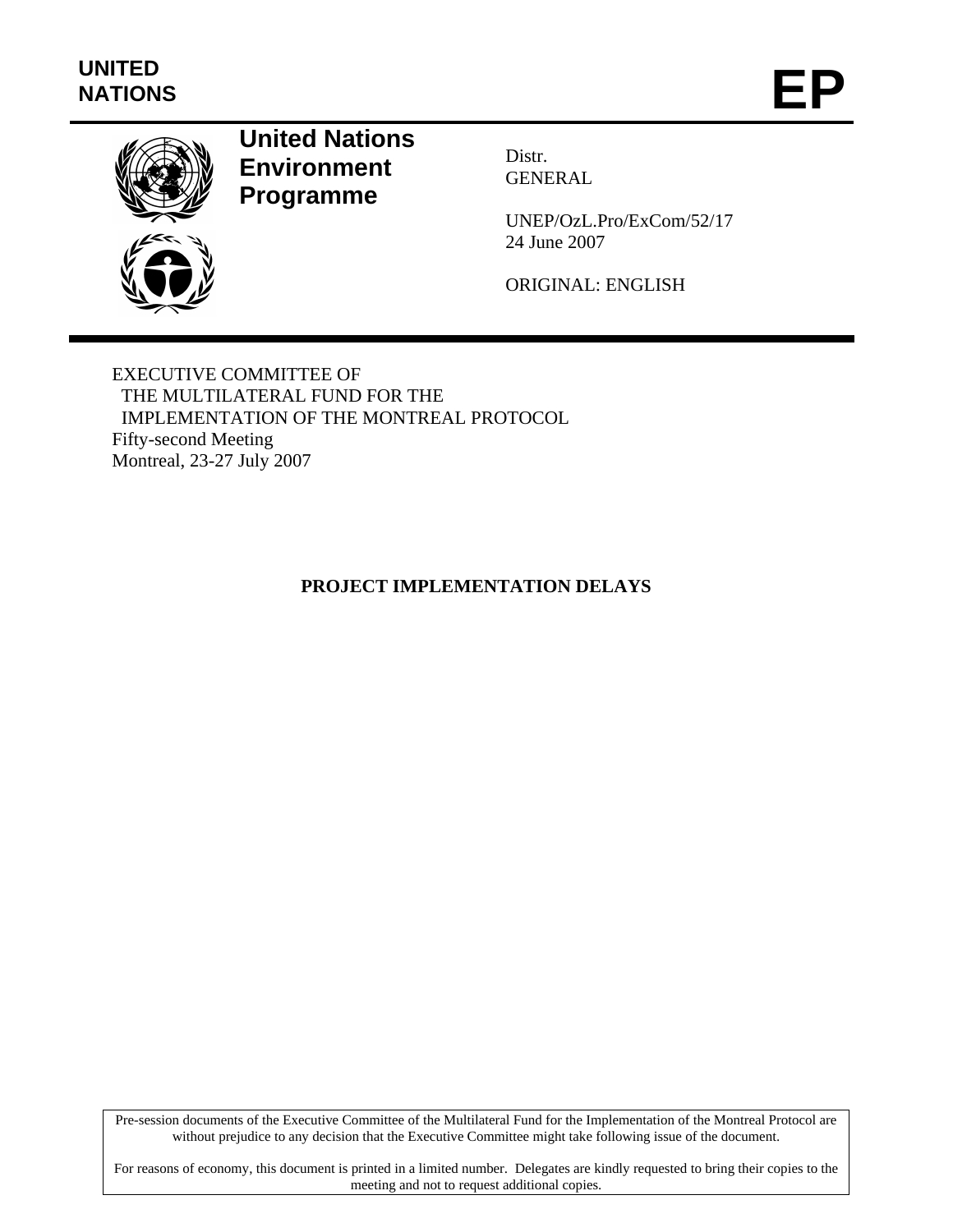# **Overview**

1. This document is submitted as a follow-up to decisions taken at past meetings of the Executive Committee concerning projects with implementation delays. The reports from the bilateral and multilateral implementing agencies on projects with implementation delays, along with any further status reports that have been requested, are available to members of the Executive Committee upon request.

2. The document is divided into five sections. Section I addresses projects with implementation delays for which reports are required (based on the Committee's definition of implementation delays) and which are subject to procedures for project cancellation. Section II addresses delayed projects in countries where there are compliance-related issues. Section III addresses additional status reports that have been submitted in response to requests by the Executive Committee, but are not subject to procedures for project cancellation. Section IV addresses one project that is being proposed for cancellation at the  $52<sup>nd</sup>$  Meeting, and the potential impacts of that cancellation on compliance. Section V presents the procedures for monitoring projects with implementation delays and past studies on resolving delays.

# **Section I: Projects with implementation delays**

3. There are 34 ongoing projects that have been classified as projects with implementation delays and are subject to the Committee's procedures for project cancellation. Projects with implementation delays are projects: i) expected to be completed more than 12 months late, and/or, ii) where no disbursement has been made within 18 months of the project's approval. The breakdown of projects with implementation delays by implementing and bilateral agency is as follows: UNDP  $(7)$ ; UNEP  $(6)$ ; UNIDO  $(6)$ ; the World Bank  $(6)$ ; France  $(4)$ ; Germany  $(2)$ ; Italy (2); and Japan (1). Reports have been received from all agencies although three reports were missing from UNIDO. Progress report comments were used for France and UNIDO.

4. Table 1 indicates the causes of implementation delays based on seven categories (A to G). It relies on information provided by the implementing and bilateral agencies. The total number of causes for delay exceeds the number of delayed projects, because delays in the implementation of some projects resulted from multiple causes. Table 1 indicates that delays are most commonly caused by factors associated with the beneficiary enterprise (7) and technical reasons (6).

#### Table 1

|     |                                      | <b>France</b> | <b>Germany</b> | World Bank   Italy   Japan |  | <b>UNDP</b> | <b>UNEP</b> | <b>UNIDO</b> | Total |
|-----|--------------------------------------|---------------|----------------|----------------------------|--|-------------|-------------|--------------|-------|
|     | Implementing or Executing Agencies   |               |                |                            |  |             |             |              |       |
| B   | <b>Beneficiary Enterprise</b>        |               |                |                            |  |             |             |              |       |
|     | <b>Technical Reasons</b>             |               |                |                            |  |             |             |              |       |
|     | Government                           |               |                |                            |  |             |             |              |       |
| E   | External                             |               |                |                            |  |             |             |              |       |
|     | <b>Executive Committee Decisions</b> |               |                |                            |  |             |             |              |       |
|     | Not Applicable                       |               |                |                            |  |             |             |              |       |
| N/A | Not Available                        |               |                |                            |  |             |             |              |       |

#### **CAUSES OF IMPLEMENTATION DELAYS, BY AGENCY**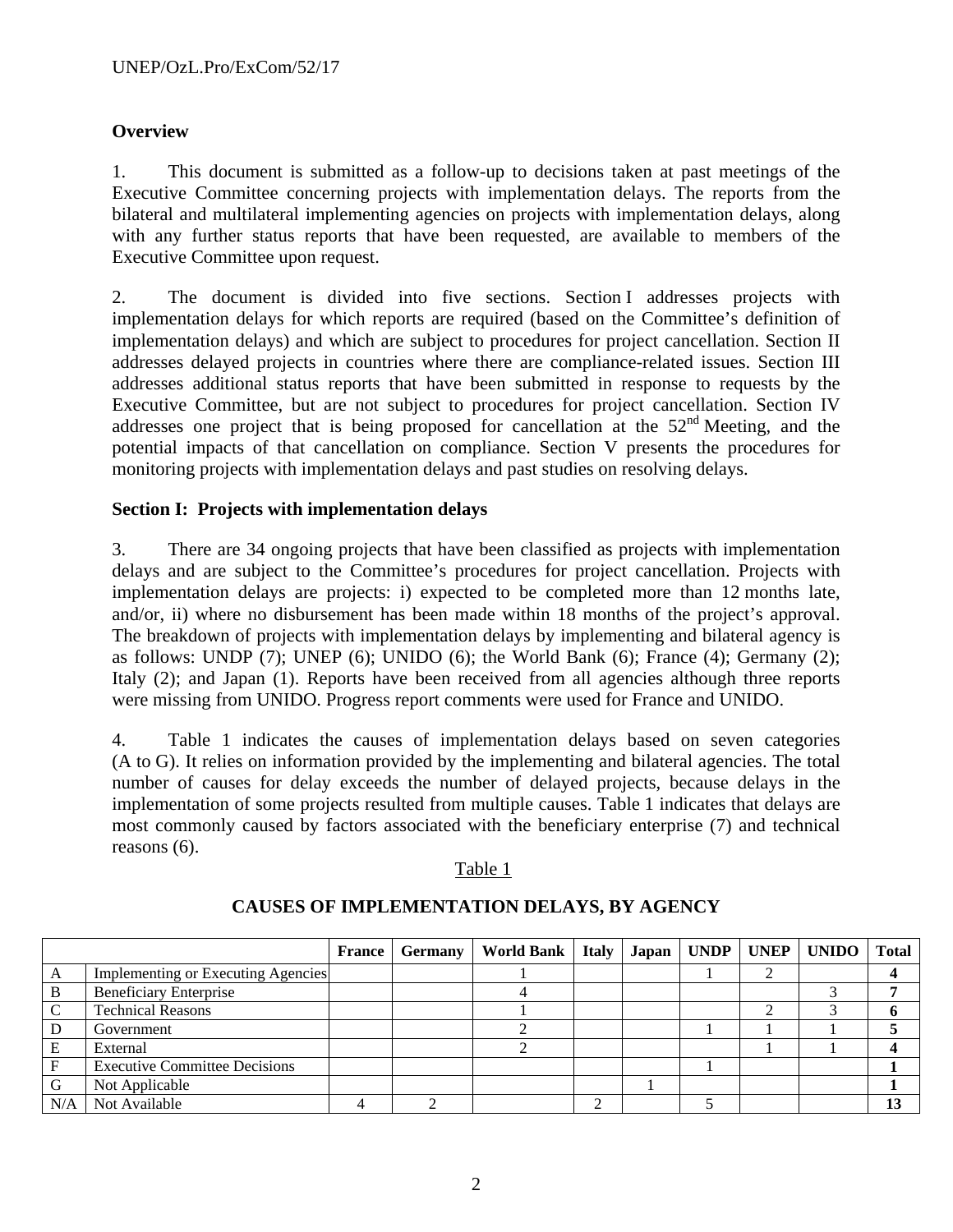## Progress in resolving causes of delays

5. In their reports, the implementing and bilateral agencies advised that there have been varying degrees of progress in overcoming delays. Seven of the projects listed with delays at the 51<sup>st</sup> Meeting have now been completed.

#### Projects with some progress

6. Twenty-four projects were classified as showing "some progress", and the implementing and bilateral agencies indicated that these projects would continue to be monitored. Notwithstanding progress, it should be noted that projects approved over three years ago must continue to be monitored pursuant to decision 32/4. Therefore, these projects cannot be removed from the list for monitoring prior to their final completion, regardless of the extent to which progress may have been made. They are thus recommended for continued monitoring.

#### Projects with no progress - letter of possible cancellation

7. The projects for which no progress is being reported for the first time, and where this assessment has been agreed with the relevant agency, are indicated in Table 2. Under existing procedures, the Fund Secretariat will send notices of possible cancellation for the UNDP and German projects indicated below on the basis that they have achieved no progress.

#### Table 2

| <b>Agency</b> | Code | <b>Project title</b>                                                              | Net approved | <b>Funds</b> |
|---------------|------|-----------------------------------------------------------------------------------|--------------|--------------|
|               |      |                                                                                   | funds        | disbursed    |
|               |      |                                                                                   | (US\$)       | (US\$)       |
|               |      | Germany IRA/FOA/37/INV/152 Conversion from CFC-11 to fully water-based technology | 185,632      | 133,890      |
|               |      | in the manufacture of flexible molded PU foam at                                  |              |              |
|               |      | Sanayeh Dashboard in the Islamic Republic of Iran                                 |              |              |
| <b>UNDP</b>   |      | IND/ARS/41/TAS/368   MDI Transitional Strategy in India                           | 30,000       | $\Omega$     |

#### **PROJECTS WITH NO PROGRESS**

#### Project with no progress but continued monitoring

8. Table 3 presents a project that is classified as having achieved no progress. However, it should continue to be monitored pending an improvement in the conditions in the country, which will enable project implementation. This project is not recommended for cancellation.

#### Table 3

# **PROJECTS WITH NO PROGRESS BUT CONTINUED MONITORING**

| Agency      | `ode              | <b>Project title</b>                                  |
|-------------|-------------------|-------------------------------------------------------|
| <b>UNEP</b> | SOM/SEV/35/TAS/01 | Formulation of national phase out strategy in Somalia |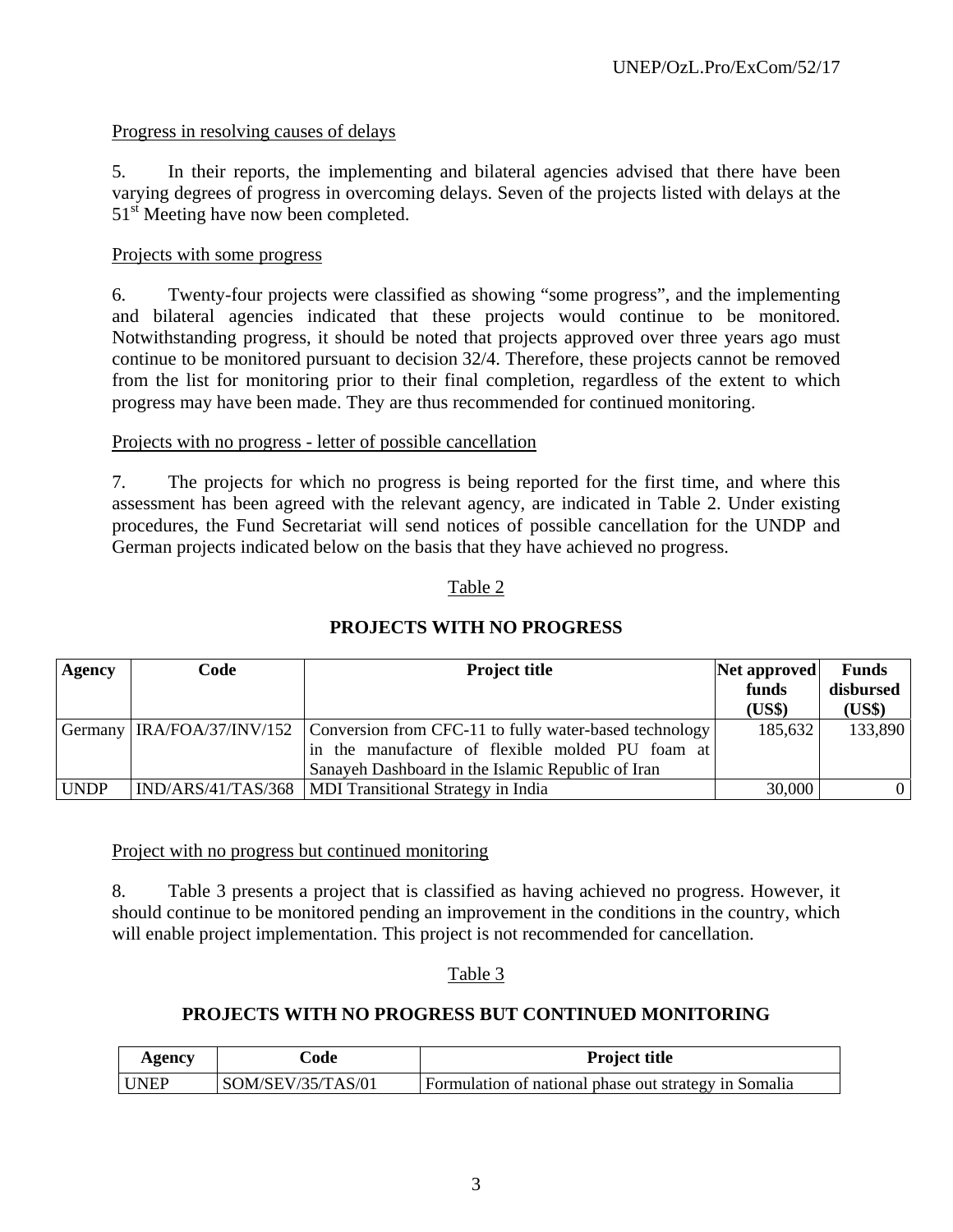## Multi-year agreements (MYAs)

9. At its  $51<sup>st</sup>$  Meeting, the Committee decided that monitoring of implementation difficulties in MYAs should be based on recommendations made during the review of annual implementation plans, instead of being based on planned completion dates and first disbursement dates. As a result of that decision, all MYAs that had been monitored in the context of implementation delays were deleted from the lists of projects to be reported to the  $52<sup>nd</sup>$  Meeting. Based on decision 51/13, however, MYAs may be returned to the list of projects with implementation delays, based on any recommendations made at this and subsequent meetings.

#### **Section II: Projects with implementation delays in countries with compliance issues**

10. This section considers the status of all projects that are monitored as projects with implementation delays in countries with compliance issues. Table 5 presents information on these projects, together with the latest information submitted to the  $52<sup>nd</sup>$  Meeting of the Executive Committee.

# Table 5

# **PROJECTS WITH IMPLEMENTATION DELAYS FOR COUNTRIES WITH COMPLIANCE ISSUES**

| <b>Country</b> | <b>Meeting of</b> | <b>Compliance issue</b>           | Delay issue and status                                                           |  |
|----------------|-------------------|-----------------------------------|----------------------------------------------------------------------------------|--|
|                | the Parties       |                                   |                                                                                  |  |
|                | decision          |                                   |                                                                                  |  |
| Bosnia and     | $XV/30$ and       | Submission of 2006 A7 data to     | The delayed project is the institutional strengthening project                   |  |
| Herzegovina    | <b>XVII/28</b>    | enable review of commitment to    | (BHE/SEV/43/INS/19) under UNIDO implementation for                               |  |
|                |                   | reduce CFC to 33 ODP tonnes,      | which an additional status report is recommended for                             |  |
|                |                   | reduce methyl bromide to          | submission to the $53rd$ Meeting. The delay is due to the fact                   |  |
|                |                   | 5.61 ODP tonnes; Report on status | that the project document has not been signed by the                             |  |
|                |                   | of commitment to establish system | Government.                                                                      |  |
|                |                   | for licensing imports and exports |                                                                                  |  |
|                |                   | of ODS, including quotas and the  |                                                                                  |  |
|                |                   | ban imports of ODS-using          |                                                                                  |  |
|                |                   | equipment and to submit A7 data   |                                                                                  |  |
|                |                   | to enable review of commitment to |                                                                                  |  |
|                |                   | maintain TCA at zero ODP tonnes.  |                                                                                  |  |
| Ecuador        | XVIII/23          | Submission of methyl bromide      | The delayed project is a demonstration project for testing                       |  |
|                |                   | plan of action.                   | methyl bromide alternatives in soil treatment for the flower                     |  |
|                |                   |                                   | growing industry (ECU/FUM/26/TAS/23) under World                                 |  |
|                |                   |                                   | Bank implementation. According to the World Bank,                                |  |
|                |                   |                                   | Ecuador had submitted its action plan to the Ozone                               |  |
|                |                   |                                   | Secretariat but is in the process of revising it based on                        |  |
|                |                   |                                   | comments received. A meeting was scheduled in May to                             |  |
|                |                   |                                   | discuss the action plan and the Bank would report on the                         |  |
|                |                   |                                   | outcome at the meeting. The project was delayed due to                           |  |
|                |                   |                                   | changes in the Government. The latest report is that a firm                      |  |
|                |                   |                                   | is expected to be hired to conduct the next set of testing on<br>summer flowers. |  |
| Libyan Arab    | XV/36,            | Submission of 2006 data to enable | There were three delayed projects, but the foam project                          |  |
| Jamahiriya     | $XVII/37$ ,       | review of commitment to reduce    | (LIB/FOA/32/INV/08) was completed in May 2007. The                               |  |
|                | and $XV/36$       | CFC to 303 ODP tonnes, report on  | institutional strengthening project (LIB/SEV/32/INS/04) is                       |  |
|                |                   | commitment to establish system    | recommended for an additional status report because                              |  |
|                |                   | for licensing imports and exports | UNIDO has only reported one disbursement and the issue of                        |  |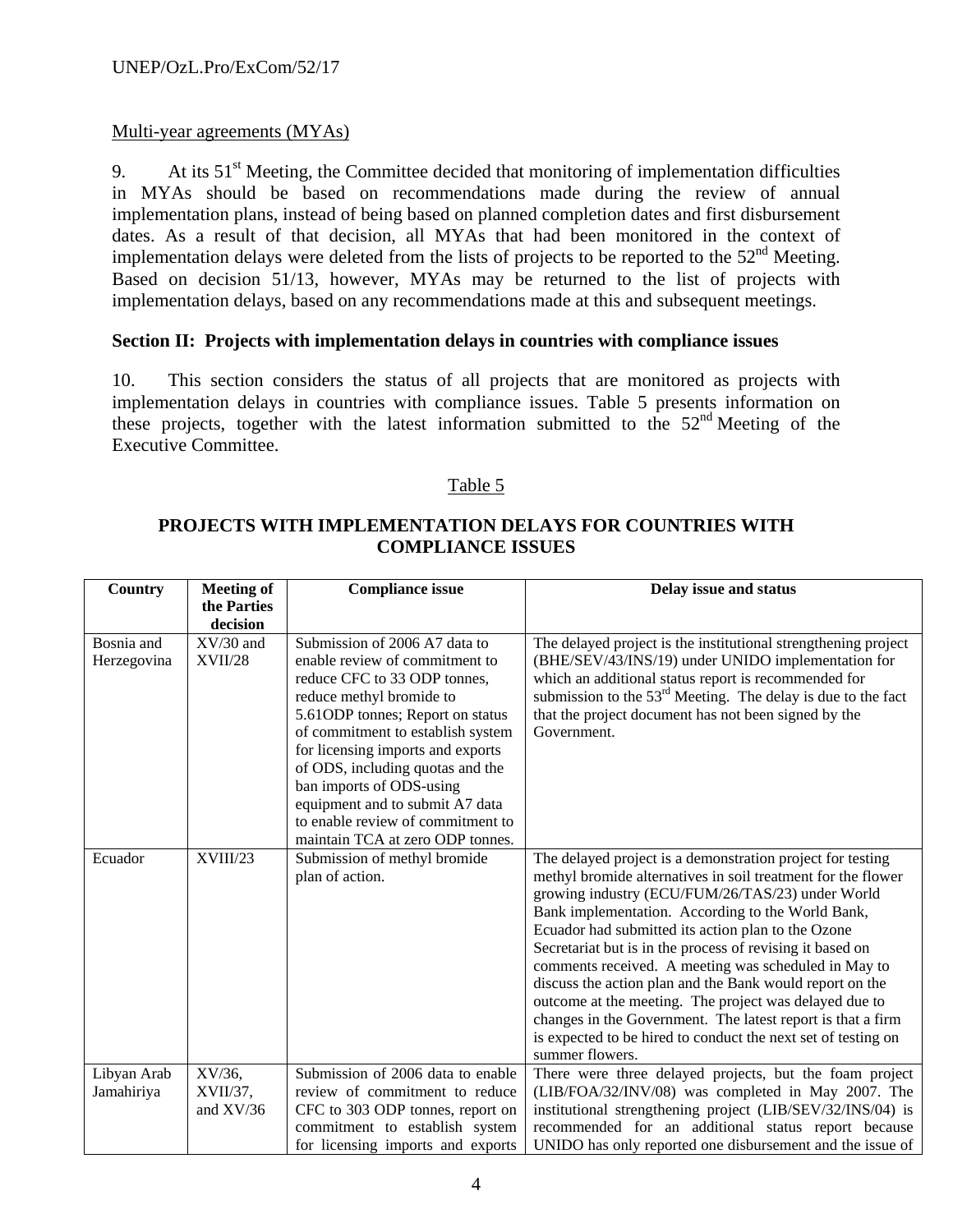| Country                | <b>Compliance issue</b><br><b>Meeting of</b> |                                                                                                                                                                                                                                                                                                                                            | Delay issue and status                                                                                                                                                                                                                                                                                                                                                                                                                                                                                                                                                                                                                                                                                                                                                                                                                                                                          |  |  |
|------------------------|----------------------------------------------|--------------------------------------------------------------------------------------------------------------------------------------------------------------------------------------------------------------------------------------------------------------------------------------------------------------------------------------------|-------------------------------------------------------------------------------------------------------------------------------------------------------------------------------------------------------------------------------------------------------------------------------------------------------------------------------------------------------------------------------------------------------------------------------------------------------------------------------------------------------------------------------------------------------------------------------------------------------------------------------------------------------------------------------------------------------------------------------------------------------------------------------------------------------------------------------------------------------------------------------------------------|--|--|
|                        | the Parties<br>decision                      |                                                                                                                                                                                                                                                                                                                                            |                                                                                                                                                                                                                                                                                                                                                                                                                                                                                                                                                                                                                                                                                                                                                                                                                                                                                                 |  |  |
|                        |                                              | ODS,<br>including<br>of<br>quotas;<br>Submission of 2006 A7 data to<br>enable review of commitment to<br>reduce halon consumption at no<br>greater than 653.91 ODP tonnes,<br>and to maintain methyl bromide at<br>no greater than 96 ODP tonnes and<br>monitor the ban of import of<br>equipment that uses ODS.                           | the NOU contact has just recently been reported as having<br>been resolved. Libyan Arab Jamahiriya has not reported<br>country programme data. The halon banking project is<br>stalled pending a plan for sustainability addressed in the<br>document on Approved Projects with Special Reporting<br>Requirements. The Ozone Secretariat indicated that the 36 <sup>th</sup><br>Meeting of the Implementation Committee noted that the<br>interim import permit arrangement was still in place and that<br>the NOU had yet to indicate that a permanent licensing<br>system has been established. UNIDO received a letter from<br>the Libyan Arab Jamahiriya confirming that the ODS<br>legislation had been enacted since 1999.                                                                                                                                                                |  |  |
| Nigeria                | XIV/30                                       | Submission of 2006 A7 data to<br>enable review of commitment to<br>reduce CFC to 1100 ODP tonnes<br>and report periodically on the<br>operation of the system for<br>licensing imports and exports of<br>ODS as required for all Parties<br>under Article 4 B paragraph 4 of<br>the Montreal Protocol.                                     | There has been some progress reported on the delayed<br>project "Assistance for a national information, education and<br>communication campaign for compliance with the Montreal<br>Protocol in Nigeria" (NIR/SEV/38/TAS/104) under<br>Japanese implementation. Japan reports that the national<br>stakeholders' workshop for IEC (Information, education and<br>communication) campaign was held on 5-6 October, 2006 in<br>Abuja and based on the outcome of the workshop, the<br>Government of Nigeria and UNEP are finalizing the strategy<br>and the action plan for IEC campaign.<br>Nigeria has not submitted its country programme data so<br>there is no information about Nigeria meeting its action plan<br>target for CFCs. UNDP and UNEP have requested Nigeria<br>to submit its country programme data that can provide<br>information on the effectiveness of licensing systems. |  |  |
| Pakistan               | XVIII/31                                     | Submission of 2006 data to enable<br>review of commitment to reduce<br>CTC to 41.8 ODP tonnes.                                                                                                                                                                                                                                             | Conversion of carbon tetrachloride as process solvent to 1,2-<br>dichloroethane at Himont Chemicals Ltd. in Pakistan<br>(PAK/PAG/35/INV/42) is a delayed project that has<br>experienced some progress. There is no more CTC<br>consumption at the company and project completion is<br>expected in December 2007. The award for the contract for<br>the conversion of the production plant is expected in the<br>middle of the year.                                                                                                                                                                                                                                                                                                                                                                                                                                                           |  |  |
| Serbia,<br>Republic of | XVIII/33                                     | Submission of outstanding Annex<br>B group I to III (1998 and 1999),<br>and Annex E (1995-1998).                                                                                                                                                                                                                                           | The delayed Obod Elektroindustria refrigeration project<br>(YUG/REF/34/INV/13) was completed in April 2007, but is<br>not relevant to the Annex B and Annex E data needs.                                                                                                                                                                                                                                                                                                                                                                                                                                                                                                                                                                                                                                                                                                                       |  |  |
| Somalia                | XVI/19,<br>XVIII/35,<br>and<br>XVIII/34      | Submission of clarification of the<br>status of its previously submitted<br>halon plan of action, including the<br>regulatory and other measures that<br>the Party would undertake to<br>support its proposed halon<br>consumption reduction<br>benchmarks, report on the<br>establishment of a licensing<br>system, and report 2005 data. | The Formulation of national phase out strategy in Somalia<br>(SOM/SEV/35/TAS/01) is delayed. The project is not<br>recommended to be cancelled and has been held open<br>awaiting improved circumstances in the country that would<br>enable effective implementation. 2005 data was reported.                                                                                                                                                                                                                                                                                                                                                                                                                                                                                                                                                                                                  |  |  |
| Uganda                 | XV/43                                        | Submission of 2006 data to enable<br>review of commitment to reduce<br>methyl bromide to 4.8 ODP<br>tonnes.                                                                                                                                                                                                                                | The delayed project is the institutional strengthening project<br>in Uganda (UGA/SEV/13/INS/02) that is one of the oldest<br>IS projects that is still not disbursing funds despite repeated<br>efforts on behalf of UNEP. Uganda has not reported country<br>programme data and therefore it is not possible to assess its<br>compliance with its methyl bromide action plan.                                                                                                                                                                                                                                                                                                                                                                                                                                                                                                                  |  |  |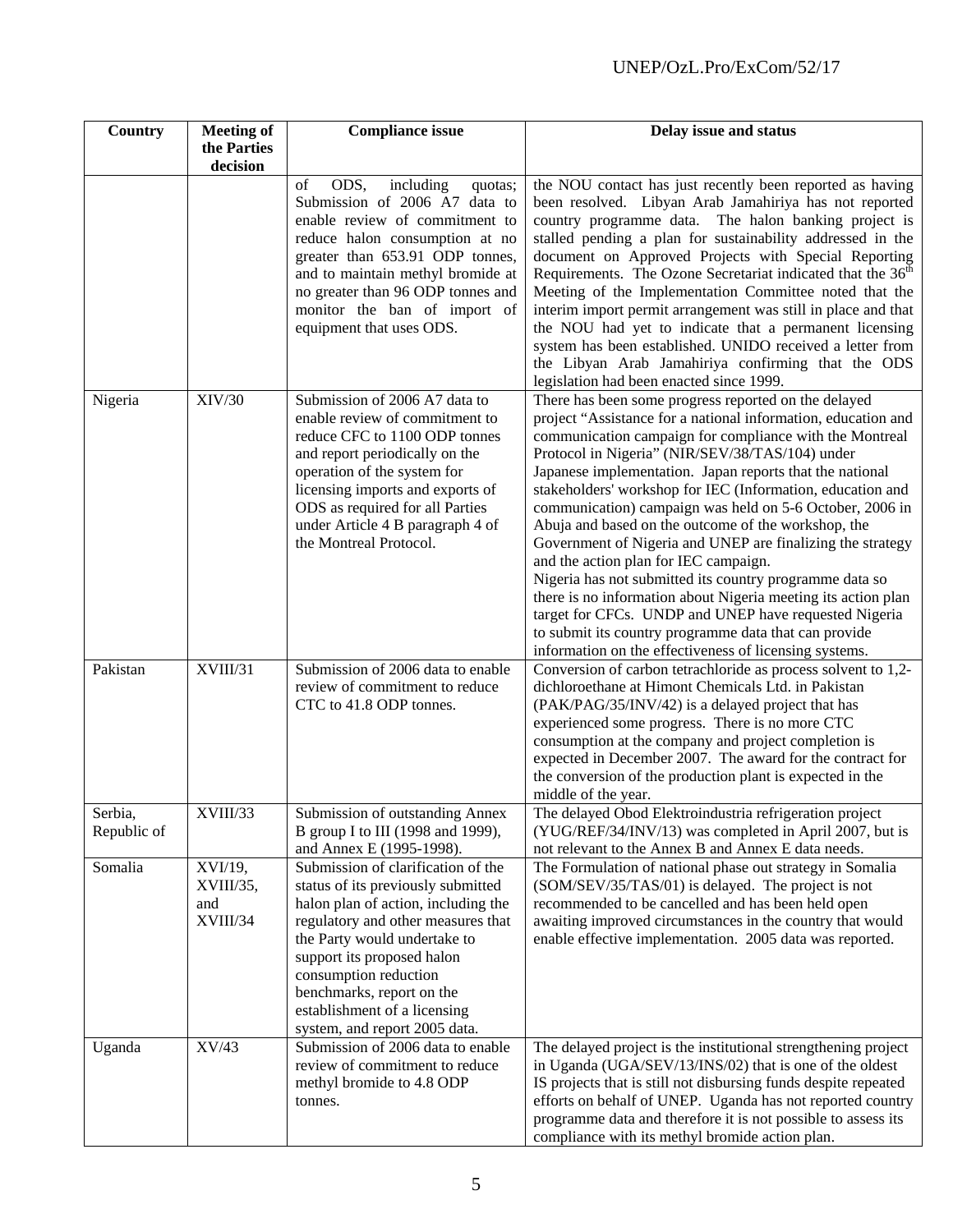| Country | Meeting of<br>the Parties<br>decision | <b>Compliance issue</b>                                                                                     | Delay issue and status                                                                                                                                                                                                     |
|---------|---------------------------------------|-------------------------------------------------------------------------------------------------------------|----------------------------------------------------------------------------------------------------------------------------------------------------------------------------------------------------------------------------|
| Uruguay | XVII/39                               | Submission of 2006 data to enable<br>review of commitment to reduce<br>methyl bromide to 8.9 ODP<br>tonnes. | Uruguay is in compliance with its methyl bromide action<br>plan. The delayed project is an aerosol project<br>(URU/ARS/38/TAS/40) that experienced some progress but<br>is not relevant to the methyl bromide action plan. |

#### **Section III: Projects for which additional status reports were requested**

11. Institutional strengthening, halon banking, customs training, recovery and recycling, demonstration projects are not subject to procedures for project cancellation. Nevertheless, the Executive Committee has decided to continue to monitor them as appropriate (decision 36/14 (b)). Implementing agencies reported on 10 projects to the  $52<sup>nd</sup>$  Meeting where an additional status report had been requested at the  $51<sup>st</sup>$  Meeting. Such status reports are requested when there has been no indication of any progress since the last report and/or where additional impediments to implementation have been reported. Additional status reports are requested for submission to the 53rd Meeting for the nine projects listed in Table 6. The remaining project is requested for cancellation by mutual agreement.

#### Table 6

| Code              | <b>Agency or</b><br>country | <b>Project title</b>                                                                                                                                                                            |
|-------------------|-----------------------------|-------------------------------------------------------------------------------------------------------------------------------------------------------------------------------------------------|
| ALG/HAL/35/TAS/51 | Algeria                     | Sectoral phase out programme: establishment of a halon bank                                                                                                                                     |
| ALG/SEV/43/CPG/60 | Algeria                     | Development of a country programme update                                                                                                                                                       |
| CAF/REF/34/TAS/10 | France                      | Implementation of the RMP: development and implementation of a<br>tax/incentive programme                                                                                                       |
| CAF/REF/34/TAS/11 | France                      | Implementation of the RMP: monitoring the activities of the RMP<br>project, including registration of refrigeration service technicians,<br>distributors and importers of CFCs                  |
| CAF/REF/34/TRA/08 | France                      | Implementation of the RMP: training programme for customs officers                                                                                                                              |
| CAF/REF/34/TRA/09 | France                      | Implementation of the RMP: train the trainers programme for<br>refrigeration technicians in good management practices and a training<br>programme to address technicians in the informal sector |
| UGA/SEV/13/INS/02 | <b>UNEP</b>                 | Institutional strengthening (establishment of the ODS unit)                                                                                                                                     |
| BHE/SEV/43/INS/19 | <b>UNIDO</b>                | Extension of the institutional strengthening project (phase II)                                                                                                                                 |
| LIB/SEV/32/INS/04 | <b>UNIDO</b>                | Creation of the National Ozone Unit                                                                                                                                                             |

# **ADDITIONAL STATUS REPORTS REQUESTED FOR SUBMISSION TO THE 53rd MEETING**

12. Several additional status reports have been requested for the projects under implementation by France, UNEP and UNIDO. This covers the French projects in the Central African Republic (CAF/REF/34/TAS/10&11 and CAF/REF/34/TRA/08&09) because the requested reports were not submitted to the  $52<sup>nd</sup>$  Meeting; the institutional strengthening project by UNEP in Uganda (UGA/SEV/13/INS/02) because there have still been no disbursements; and the institutional strengthening project by UNIDO in Bosnia and Herzegovina (BHE/SEV/43/INS/19) because the project document has not been signed.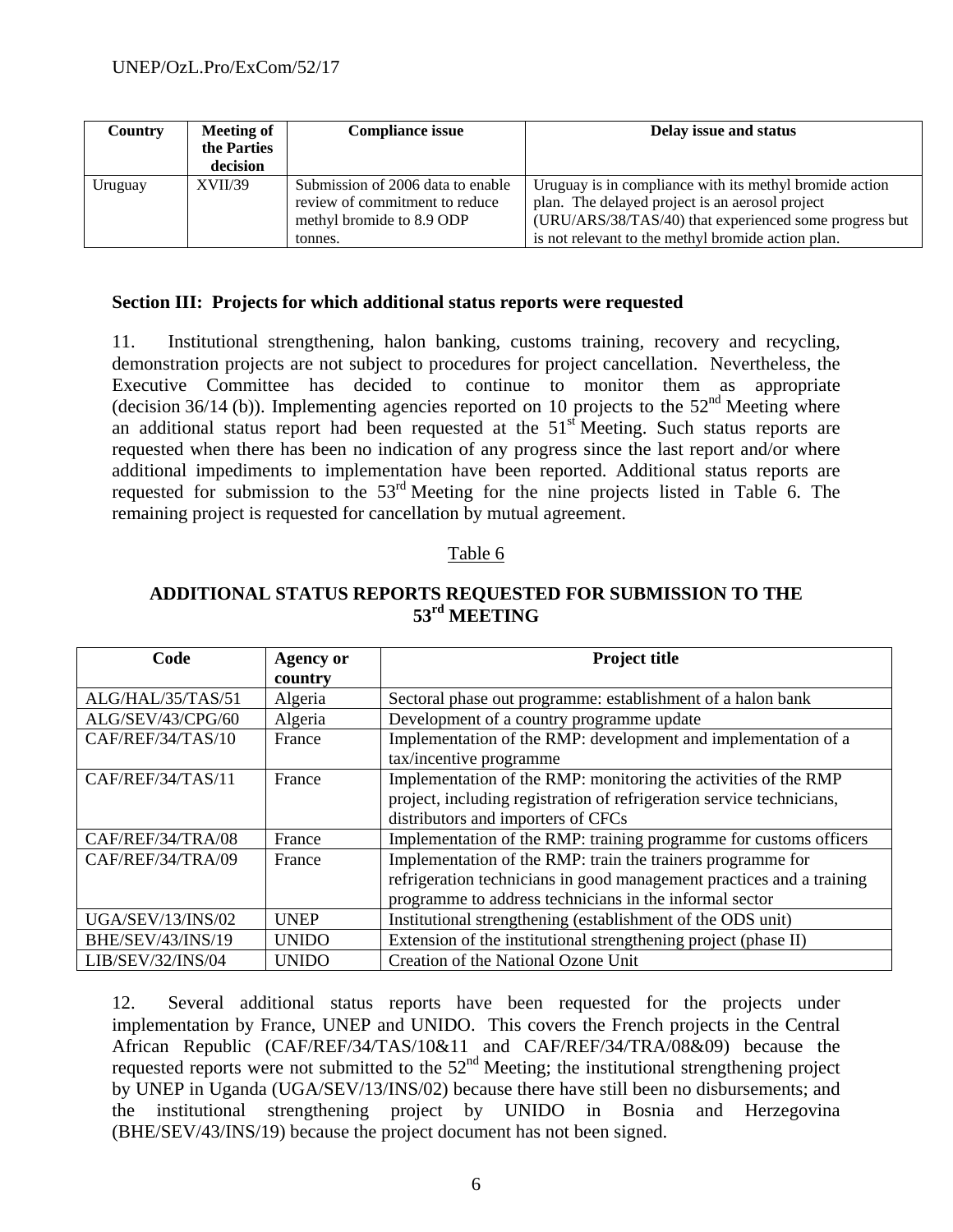13. With respect to the two projects in Algeria for which additional status reports are requested, it should be noted that the Executive Committee has already sought information directly from Algeria on these projects because the implementing agency, Germany, was unable to obtain the required approvals to complete the country programme update (ALG/SEV/43/CPG/60) and the halon banking project (ALG/HAL/35/TAS/51). Similarly, UNIDO has indicated difficulty in securing the required approvals for the institutional strengthening project in the Libyan Arab Jamahiriya (LIB/SEV/32/INS/04). Moreover, UNIDO has not been able to submit the annual tranche for the CFC phase-out project in Libyan Arab Jamahiriya which is addressed in the document on Annual Tranche Submission Delays (UNEP/OzL.Pro/ExCom/52/18), and there is still no plan for sustaining the halon banking operation in the country which is addressed in the document on Approved Projects with Specific Reporting Requirements (UNEP/OzL.Pro/ExCom/52/19). Moreover, Libyan Arab Jamahiriya is subject to decisions of the Parties with respect to regulatory measures and action plans for CFC, halon and methyl bromide control measures. The Executive Committee may wish to request high level contact with the Governments of Algeria and Libyan Arab Jamahiriya concerning ongoing difficulties in obtaining the required Government approval for implementing components of projects approved by the Executive Committee.

#### **Section IV: Possible project cancellation and impact of cancelled project on compliance**

14. There may be some impact on compliance from the cancellation of the training and awareness workshop for the solvents and process agents (CTC and TCA) sectors in Ethiopia (ETH/SOL/45/TAS/15). Ethiopia has a baseline for methyl chloroform of 0.5 ODP tonnes. At the time that this project was approved, Ethiopia had reported consumption of TCA in 2001 and 2002 of 0.4 ODP tonnes. It also reported consumption of 4.4 and 43.2 ODP tonnes of consumption of CTC in 2001 and 2002, respectively. The guidelines for technical assistance for countries with little or no current consumption specify that countries that have a Montreal Protocol baseline for CTC and/or TCA, but for which the latest reported consumption is less than 2 ODP tonnes, may receive assistance if at least once over the three-year period preceding the request for funding there was some consumption of CTC and/or TCA (decision 45/14). Although the original proposal complied with the guidelines, Ethiopia had no consumption of either TCA or CTC in 2003, 2004, and 2005. UNIDO was asked to provide confirmation of the Government of Ethiopia's agreement to cancel this project. UNIDO indicated that it had requested confirmation from the Government of Ethiopia but had not received a response. The Executive Committee may wish to note the cancellation following confirmation of the Government of Ethiopia's agreement to cancel this project.

# **Section V: Monitoring procedures and past studies on projects with implementation delays**

15. At its 51<sup>st</sup> Meeting the Executive Committee requested the Fund Secretariat to include, in its report on projects with implementation delays to the  $52<sup>nd</sup>$  Meeting, a section on the existing procedures and past studies to address projects with implementation delays (decision 51/14(k)).

16. Annex I presents the decisions of the Executive Committee that established the current system for monitoring projects with implementation delays.

17. Three types of projects are monitored as projects with implementation delays:

(a) MYAs based on assessment of annual tranche requests;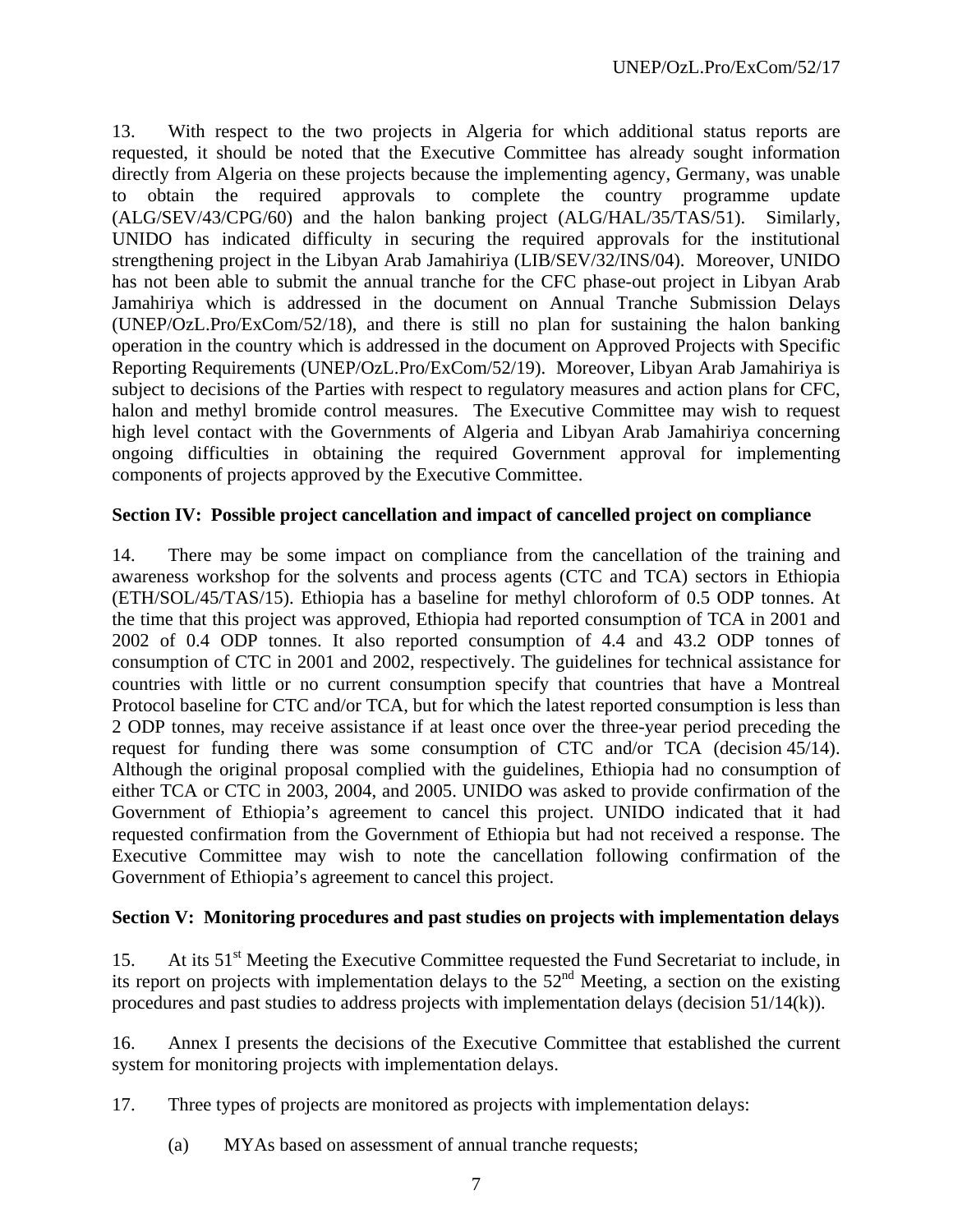- (b) Projects subject to the procedures for project cancellation; and
- (c) All other projects and activities based on requests for additional status reports.

18. MYAs had been monitored as projects with implementation delays until, at its 51<sup>st</sup> Meeting, the Executive Committee adopted new procedures deciding that the status of MYAs was no longer determined on the basis of either a 12-month delay in planned completion or an 18-month delay in first disbursement, but that implementation difficulties were to be defined as activities for which no progress was detected in the context of the review of annual implementation plans. Status reports would continue to be monitored in the context of projects with implementation delays and status reports on MYAs should continue to be submitted until progress had been assessed or the next annual implementation plan was submitted (decision 51/13(b)).

19. All projects, except institutional strengthening, halon banking, customs training, recovery and recycling, and demonstration projects, are subject to cancellation if their planned completion date is 12 months late, or there has been no disbursement for 18 months after approval of the project. When one of these two situations arises, the implementing agencies are requested to provide a report to the next meeting of the Executive Committee. If, by the following meeting, no progress is reported a letter of possible cancellation is sent to the country and agency concerned. If no progress is reported for two consecutive meetings, a milestone is set, along with a deadline by mutual agreement with the country concerned. If the milestone is not met, the project is cancelled.

20. Once they have been classified as having implementation delays, projects may be removed from the list if they experience progress during the first three years of project approval. However, all projects that have been classified as having implementation delays and that are over three years old, are monitored at every meeting until they are either completed or cancelled.

21. Projects that are not subject to cancellation (institutional strengthening, halon banking, customs training, recovery and recycling, and demonstration projects) are monitored in the annual progress reports. Where implementation difficulties are identified, projects are monitored further through additional status reports, which are requested until submission of the subsequent annual progress report. The Committee can take actions on these projects at any meeting where they are discussed.

22. Implementing agencies typically resolve implementation delays as part of their normal operation. However, the procedures for implementation delays have contributed to removing obstacles and resolving delays because of the pressure associated with enquiries and decisions of the Executive Committee related to slow implementation and questions from the Fund Secretariat in the context of progress reporting. Notification from the Executive Committee has had an impact because the Committee has the option to cancel projects by gradually increasing pressure until a milestone and a deadline is set, which can lead to automatic cancellation. The Committee has cancelled only very few projects automatically as the majority are cancelled by mutual agreement.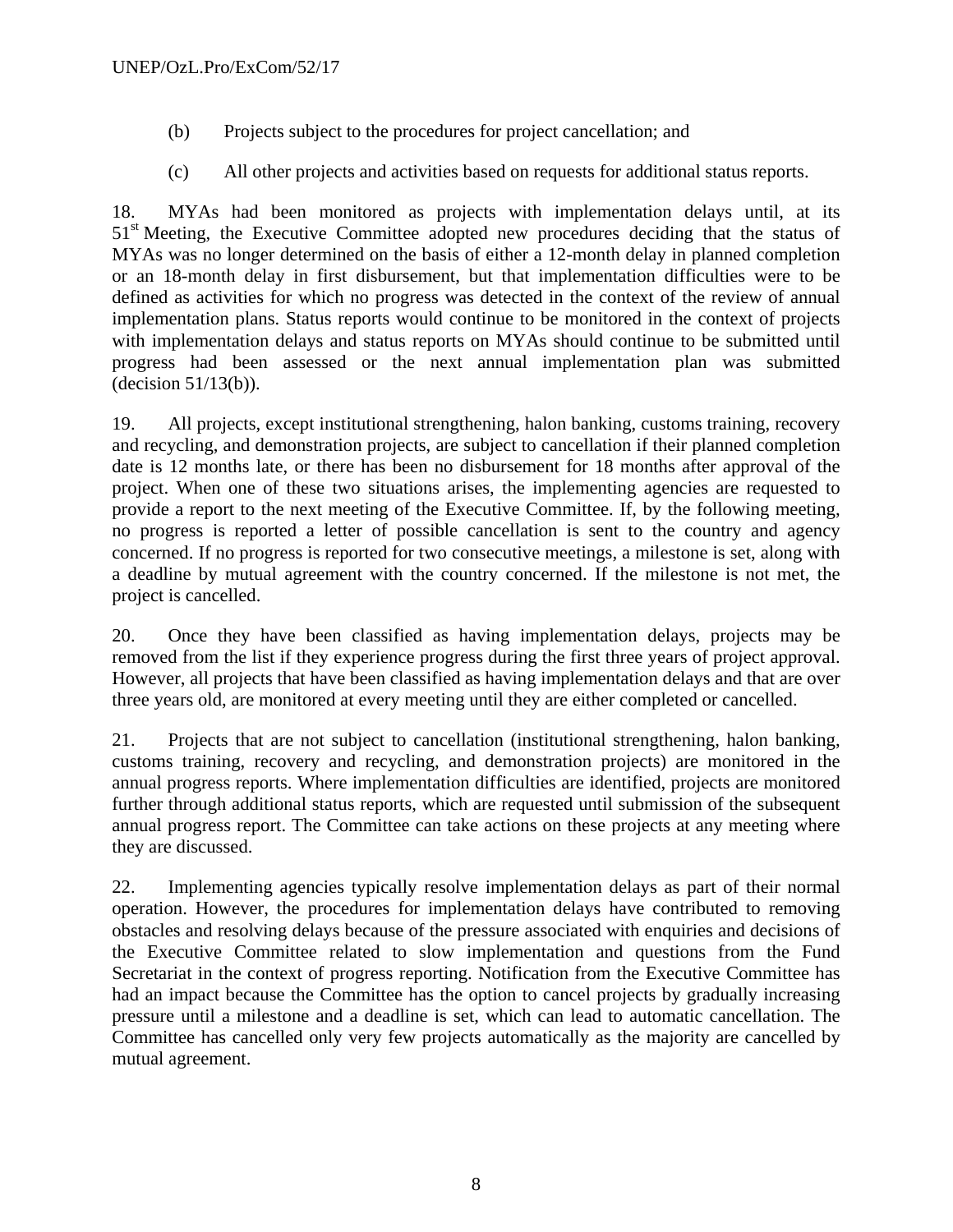# **Previous studies**

23. The Executive Committee has requested several reports on issues related to projects with implementation delays. Some have been included in the documents on projects with implementation delays (presented at every meeting) while others have been prepared as standalone documents.

Studies/analyses included in documents on implementation delays

24. The Executive Committee identified reasons for implementation delays at its  $22<sup>nd</sup>$  Meeting and considered them at several subsequent meetings. The main reasons for delays are as follows:

- (a) Changes in project specification by the beneficiary;
- (b) Enterprises refrained from implementing their projects until their competitors' projects had been approved or government regulations had been enacted;
- (c) The bidding process resulted in higher costs;
- (d) The difficulty of obtaining agreements on the transfer of technology;
- (e) Prolonged contract negotiations;
- (f) Changes in technology;
- (g) Differences in appraised tonnage; and
- (h) Completion of grant agreements (decision 22/62).

25. As a result of its consideration of these issues, the Committee decided to, *inter alia,* maintain a watching brief on project implementation delays (decision 23/4).

26. At its  $24<sup>th</sup>$  Meeting, the Executive Committee requested the Secretariat to analyze specific types of delays (such as taxation, cost-sharing/counterpart contributions, counterpart cooperation, and the then financial crisis in South East Asia). Based on the analysis (UNEP/OzL.Pro/ExCom/24/11) the Committee decided that no project preparation proposals should be put forward by implementing agencies if impediments to active and expeditious implementation existed at the policy level in the country concerned. Furthermore, in order to avoid delays in implementing projects requiring counterpart contributions, the implementing agency should be aware that those counterpart contributions are in place before a project is submitted (decision 24/49).

27. In its report to the  $25<sup>th</sup>$  Meeting (UNEP/OzL.PRO/ExCom/25/7), the Secretariat addressed issues relating to bankruptcy and ownership transfer and the Committee requested the implementing agencies, *inter alia*, to carry out preliminary screening of the financial viability of companies when preparing project proposals. The Committee also asked that the implementing agencies sell or redeploy equipment within an appropriate time-frame in accordance with the recommendations made by the implementing agencies and the ozone unit, and as approved by the Executive Committee (decision 25/3).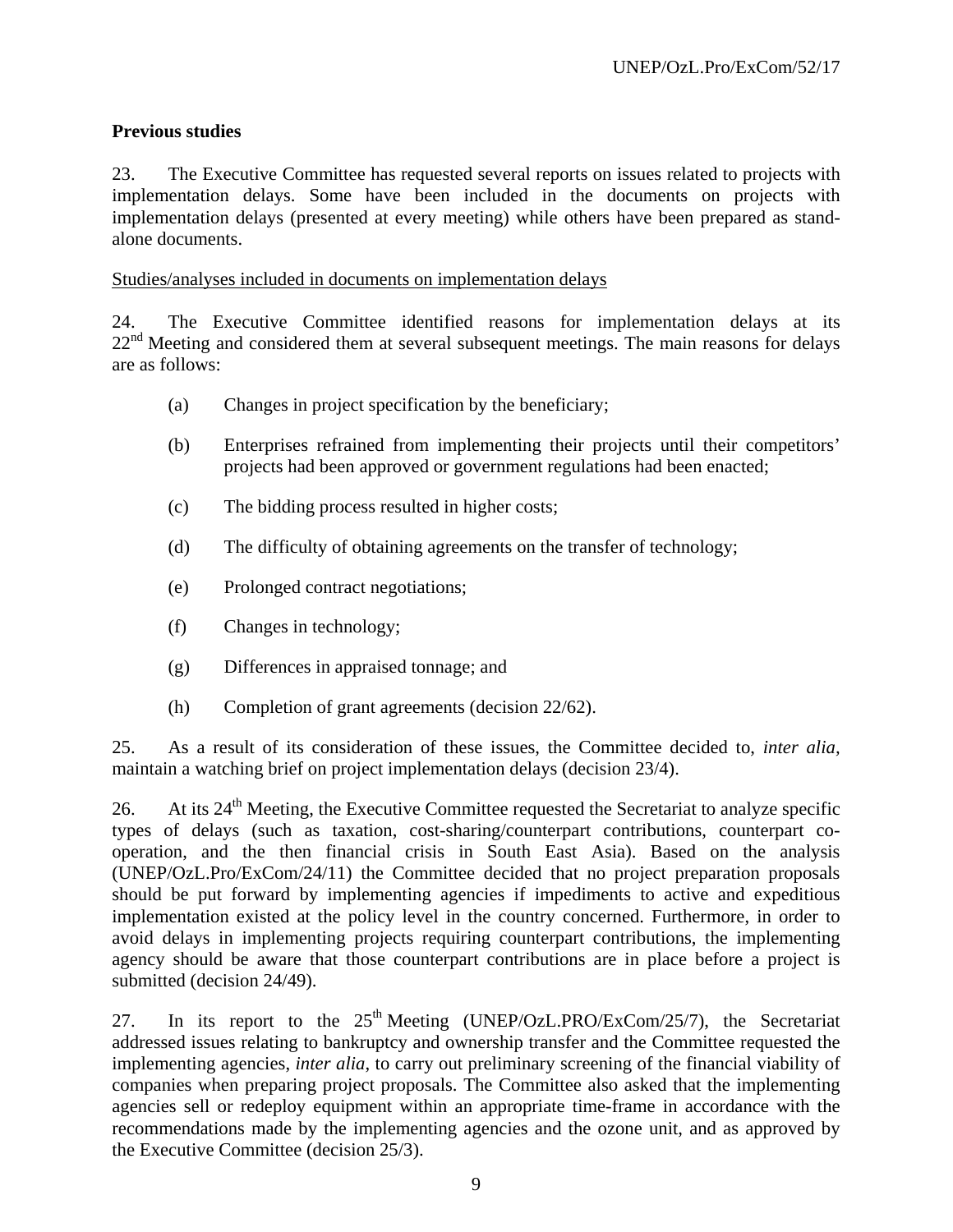28. Cancellation criteria were addressed in the Secretariat's reports to the  $26<sup>th</sup>$  (UNEP/OzL.PRO/ExCom/26/5) and  $27<sup>th</sup>$  Meetings (UNEP/OzL.Pro/ExCom/27/11). The Committee decided, *inter alia*, that projects could be cancelled if no progress was reported to two consecutive meetings (decision 26/2). The Committee also decided to urge Article 5 countries to expedite customs clearance procedures and to require the implementing agencies to explain steps taken to prevent customs clearance-problems in future project proposals  $-decision 26/3$ ).

29. Categories of reasons for delays were introduced in the Secretariat's report to the 32nd Meeting (UNEP/OzL.PRO/ExCom/32/7). Root causes for implementation delays were addressed (according to an expanded set of categories of reasons for delays) in reports to the  $35<sup>th</sup> Meeting$  (UNEP/OzL.Pro/ExCom/35/15) and the  $36<sup>th</sup> Meeting$ (UNEP/OzL.Pro/ExCom/36/15). At its 36th Meeting, the Committee decided, *inter alia,* to remove institutional strengthening, halon banking, customs training, recovery and recycling, and demonstration projects from the list of projects with implementation delays, but to continue to monitor them, as appropriate (decision 36/14).

30. A section on project implementation delays and compliance was added to the Secretariat's report to the 39<sup>th</sup> Meeting (UNEP/OzL.PRO/ExCom/39/17).

31. The Secretariat's report to the  $46<sup>th</sup>$  Meeting of the Executive Committee (UNEP/OzL.PRO/ExCom/46/18) included, *inter alia,* information on how to avoid future delays pursuant to decision 45/59(e) in which each category of delay was addressed.

# Separate studies/analyses on issues related to implementation delays

32. In addition to reports on issues that were included in documents on implementation delays, the Committee also requested reports outside of that document.

33. At its 29<sup>th</sup> Meeting (UNEP/OzL.Pro/ExCom/29/8), following consideration of a paper on the consequences of project cancellation, the Committee decided:

- (a) "That no reapplication for assistance from the Multilateral Fund should be allowed for projects that had been cancelled for the transfer of ownership to a non-Article 5 country or bankruptcy;
- (b) That reapplication for assistance from the Multilateral Fund at a level of funding no greater than that previously approved, following a new decision to be taken on a case-by-case basis, should be allowed for projects that had been cancelled for other reasons such as the request of the company/financial situation; persistent project delays (after making sure that the causes of earlier delays had been removed); or lack of response from the beneficiary; and
- (c) In cases where reapplication was allowed pursuant to subparagraph (b) above, it could not take place within 24 months from cancellation. Furthermore, second requests for project preparation, pursuant to subparagraph (b) above, could be considered as eligible incremental costs on a case-by-case basis, but should not exceed 30 per cent of initial project preparation funds (decision 29/8)."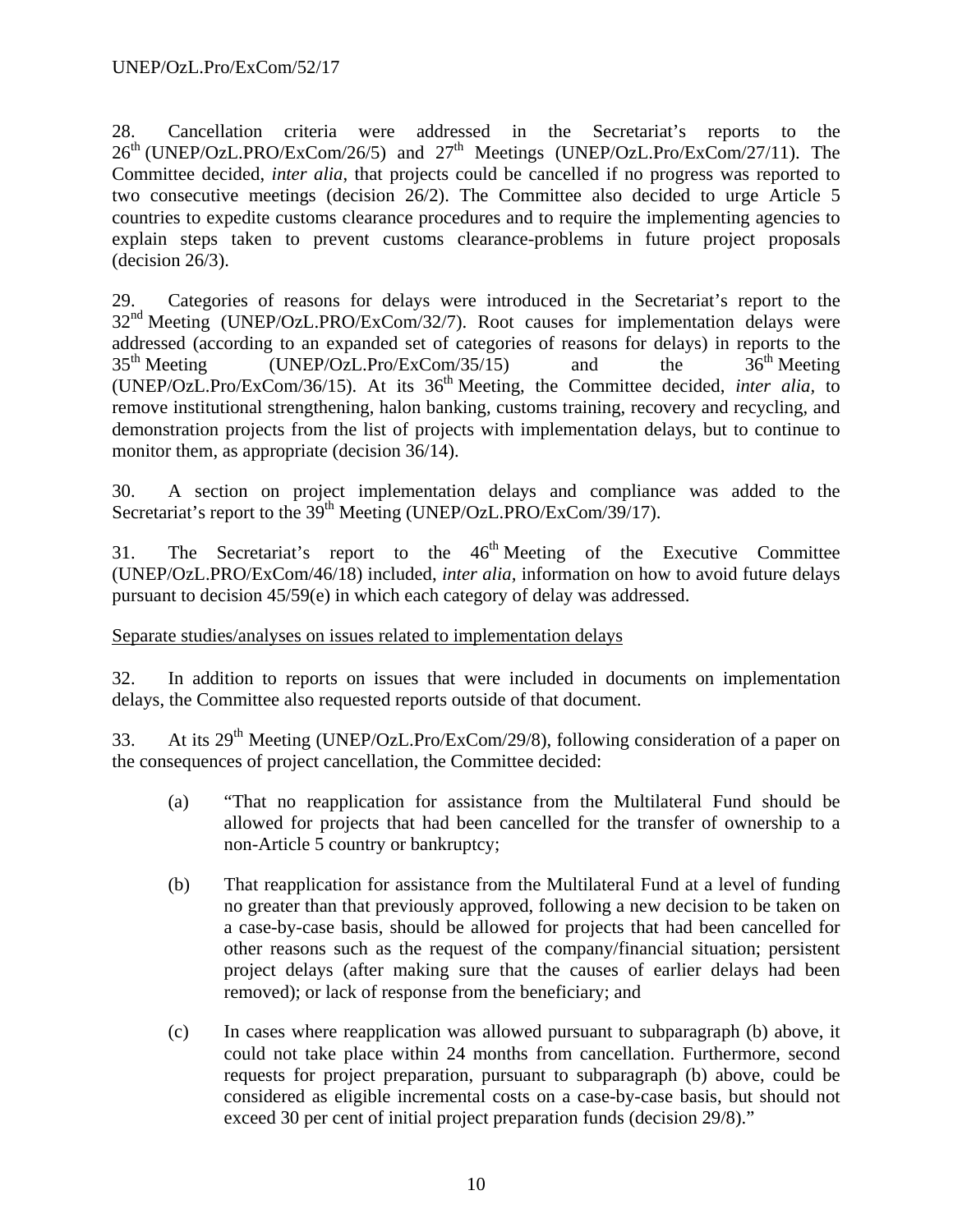34. A paper on the closure of project preparation accounts was presented to the 32<sup>nd</sup> Meeting (UNEP/OzL.Pro/ExCom/32/8). Based on that document, the Committee decided, *inter alia*, to adopt guidelines for project preparation activities that require them to be completed within 12 months and, where project preparation activities exceed 12 months, they should be accompanied by an explanation (decision 32/5).

35. A paper on project cancellations in light of country compliance was considered at the 38<sup>th</sup> Meeting (UNEP/OzL.Pro/ExCom/38/11). Based on that paper, the Committee authorized the Secretariat to implement the procedures leading to the possible automatic cancellation of projects, except in cases where the Secretariat and the implementing agency concerned did not agree to cancel a project and where a project was critical to a country's compliance with existing or future control measures of the Montreal Protocol (decision 38/8).

36. New options for monitoring and assessing the progress of agencies with regard to MYAs were presented to the  $47<sup>th</sup>$  Meeting (UNEP/OzL.Pro/ExCom/47/54). Based on that document, the Executive Committee requested the Secretariat to continue to monitor annual tranches in the context of documents on implementation delays and balances. The Committee noted that those monitoring tools appeared to have encouraged the removal of obstacles to project completion and to have resulted in more timely final disbursement of approved funds to Article 5 countries (decision 47/50).

37. At its 50<sup>th</sup> Meeting, the Committee considered a paper on issues related to project completion dates and fund disbursement, raised in paragraphs (b) and (g) of decision 49/12 (UNEP/OzL.Pro/ExCom/50/55) and requested the Fund Secretariat and implementing agencies to address the issue at the  $51<sup>st</sup>$  Meeting (decision 50/40). At that Meeting, based on document UNEP/OzL.Pro/ExCom/51/14, the Committee decided to modify the means by which MYAs were considered under projects with implementation delays (decision 51/13).

# **RECOMMENDATIONS**

- 38. The Executive Committee may wish to consider:
	- (a) Noting:
		- (i) With appreciation, the status reports on projects with implementation delays submitted to the Secretariat by France, Germany, Italy, Japan, and the four implementing agencies (UNEP/OzL.Pro/ExCom/52/17);
		- (ii) That the Secretariat and implementing agencies would take established actions according to the Secretariat's assessments (progress, some progress, or no progress) and report to and notify governments and implementing agencies as required;
		- (iii) The completion of seven out of the 34 projects listed with implementation delays;
		- (iv) That letters of possible cancellation should be sent for the following projects: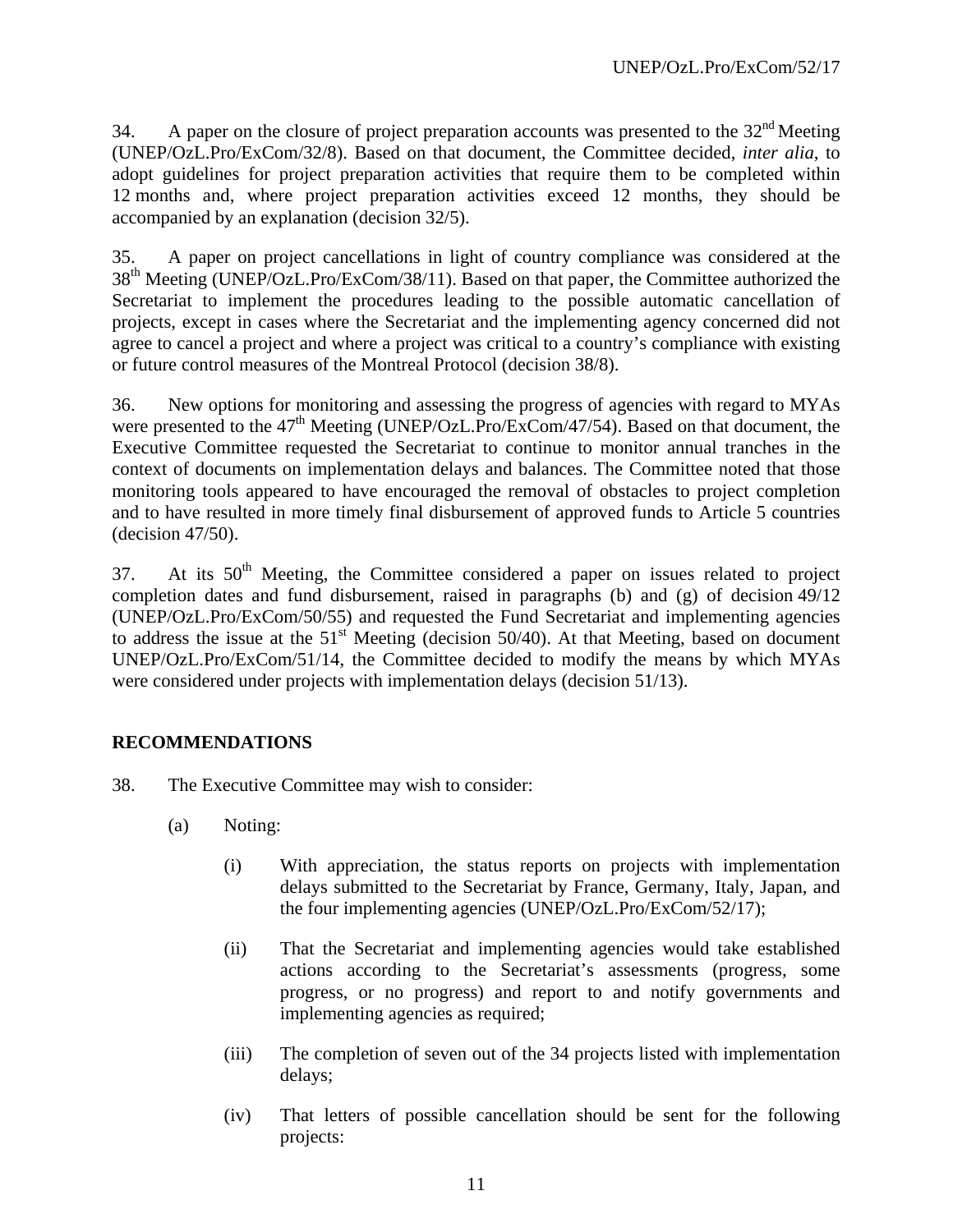| Agency      | Code | <b>Project title</b>                                                                                                                                                                 |
|-------------|------|--------------------------------------------------------------------------------------------------------------------------------------------------------------------------------------|
|             |      |                                                                                                                                                                                      |
| Germany     |      | $IRA/FOA/37/INV/152$ Conversion from CFC-11 to fully water-based technology in the manufacture<br>of flexible molded PU foam at Sanayeh Dashboard in the Islamic Republic of<br>Iran |
| <b>UNDP</b> |      | IND/ARS/41/TAS/368   MDI Transitional Strategy in India                                                                                                                              |

- (b) Requesting high level contact with the Governments of Algeria and Libyan Arab Jamahiriya concerning ongoing difficulties in obtaining the required Government approval for implementing components of projects approved by the Executive Committee;
- (c) Requesting additional status reports on the projects listed in Annex II to the present document; and
- (d) Noting the cancellation of the training and awareness workshop in the solvents and process agents (CTC and TCA) sectors in Ethiopia (ETH/SOL/45/TAS/15), pending confirmation of the agreement of the Government of Ethiopia.

-----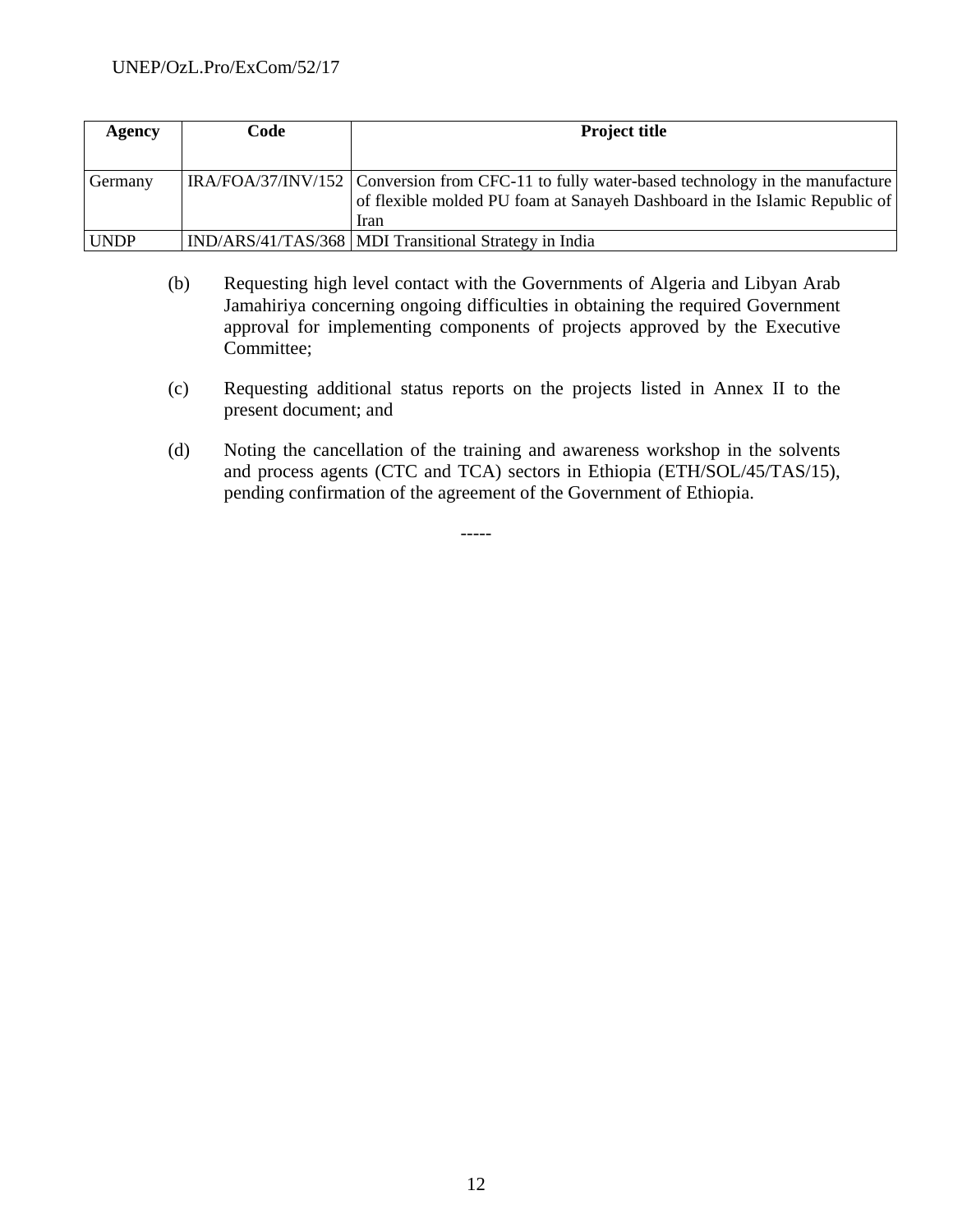#### Annex I

Original: 22 March 2002 Revised: 7 October 2002 Revised: 13 June 2007

# **OPERATIONAL GUIDELINES FOR IMPLEMENTATION DELAYS**

## **Background**

1. Decision 23/4 requested the Sub-Committee on Monitoring, Evaluation and Finance "to maintain a watching brief on project implementation delays". This document summarizes the Executive Committee's previous decisions and provides guidelines for reporting on project implementation delays.

2. At its  $22<sup>nd</sup>$  Meeting, the Executive Committee defined slow disbursement and delays in project implementation as projects where no disbursement had occurred 18 months after the date of approval of a project or projects that had not been completed 12 months after the proposed completion date in the progress report of the agencies (decision 22/61).

3. Decision 22/61 requested that a full explanation of the reason for the delay should be submitted to the meeting of the Executive Committee.

4. Decision 26/2 endorsed the following procedures for project cancellation:

(a) First, that projects can be cancelled through mutual agreement among the implementing agencies, the government concerned and the beneficiary enterprise where applicable. Agencies should indicate their proposed cancellations to the Executive Committee through their annual progress reports and/or reports on projects with implementation delays, bearing in mind the definition of project implementation delays adopted at the  $22<sup>nd</sup>$  Meeting by decision 22/61;

(b) Second, that projects with implementation delays identified by the Executive Committee at its second meeting in each year could be considered for cancellation if the following two criteria were met:

 Criterion 1: If no progress is reported after a project has been classified in the latest progress report as having an implementation delay, the Secretariat (on behalf of the Committee) may, at the meeting following classification, issue a notice of possible cancellation of the project to the implementing agency concerned and the recipient country government.

 Criterion 2: If no progress is reported to two consecutive meetings of the Executive Committee for a project classified as having an implementation delay, the Committee may, taking into account the response to the notice of possible cancellation, decide on cancellation of the project on a case-by-case basis.

5. Decision 32/4 indicated that projects which should be considered for cancellation in accordance with the Executive Committee's project cancellation guidelines as per decision 26/2 include: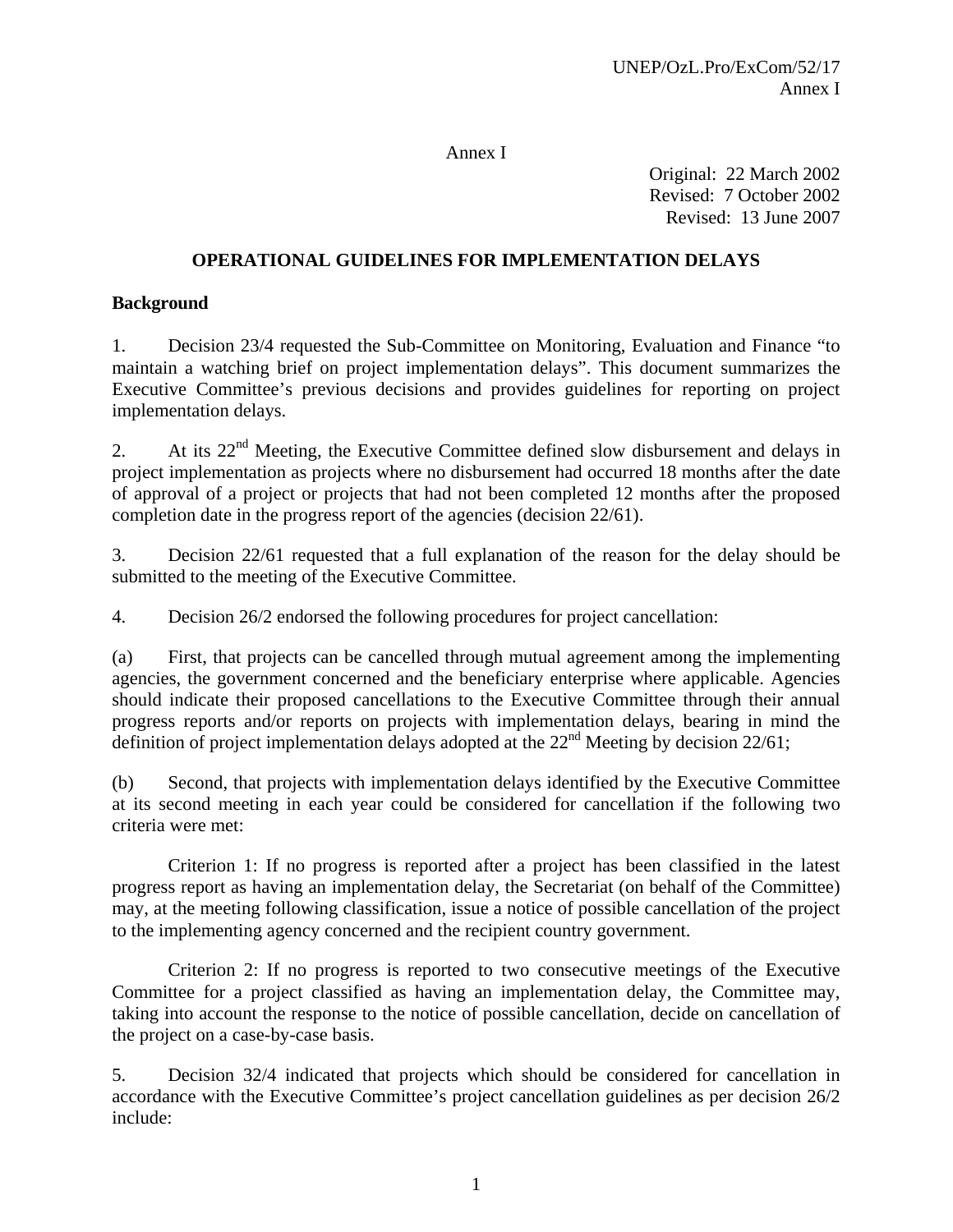# UNEP/OzL.Pro/ExCom/52/17 Annex I

(i) projects which have made no progress;

 (ii) projects approved more than three years previously, which have not moved from one milestone to another, the delay in which has not been clearly removed, or which have experienced additional implementation delays, and which, despite additional actions taken by the agency, government or beneficiary, still experience implementation delays.

6. At its  $35<sup>th</sup>$  Meeting, the Executive Committee considered projects that had reported 'no progress' for two consecutive meetings. It decided to request implementing agencies to establish a new deadline for the next project milestone to be achieved in moving these projects forward, in full consultation with the governments concerned. If that deadline expired and no progress had been achieved, the government and company concerned understood that the project would automatically be cancelled and the ODS phase-out from the cancelled project would be credited to the remaining ODS consumption accordingly (decision 35/13(d)).

7. Implementing agencies are requested to provide a project milestone to be achieved before the next Executive Committee Meeting for projects classified with 'no progress' for two consecutive meetings.

| Code | Agency | <b>Projects</b><br>title | New progress<br>to be reported<br>to the 37 <sup>th</sup><br><b>ExCom</b><br><b>Meeting</b> | <b>Assessment:</b><br>"Progress"<br>"Some<br>progress" "No<br>progress" | Category of<br>delay $(A, B, C,$<br>D, E, F) |
|------|--------|--------------------------|---------------------------------------------------------------------------------------------|-------------------------------------------------------------------------|----------------------------------------------|
|      |        |                          |                                                                                             |                                                                         |                                              |
|      |        |                          |                                                                                             |                                                                         |                                              |

# **Format for Reporting Implementation Delays**

8. At its 51<sup>st</sup> Meeting, the Executive Committee decided that implementation difficulties were to be defined as activities for which no progress was detected in the context of the review of annual implementation plans and that status reports on implementation difficulties in MYAs should be based on recommendations made during the review of annual implementation plans (decision  $51/13(b)(i)$  and  $(b)(ii)$ ). On this basis, delays in MYAs were no longer determined on the basis of either 12 months of delays in planned completion dates or 18 month delays in first disbursements.

9. In cases where additional status reports on MYAs were not agreed by the agency concerned, the Executive Committee would determine if a report was required (decision  $51/13(b)(iii)$ ).

10. Status reports would continue to be monitored in the context of projects with implementation delays as the Committee indicated that "status reports should be presented in the format of projects with implementation delays and should be considered in the context of that agenda item" (decision 51/13(b)(iv)).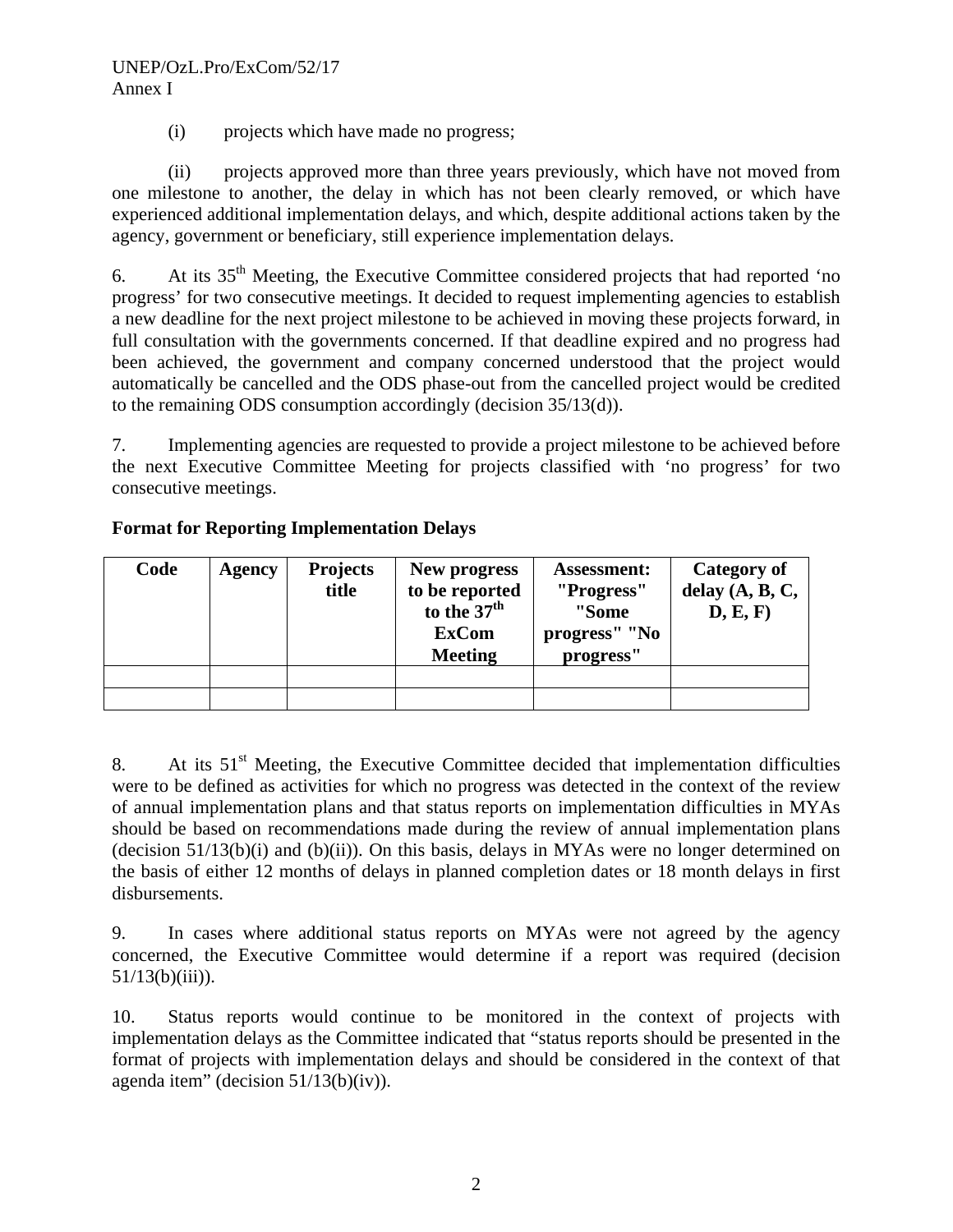11. Status reports on MYAs should continue to be submitted until progress on the specific issue had been assessed by the Committee or until the next annual implementation plan was submitted (decision  $51/13(b)(v)$ ).

#### **Definitions of Terms for Reporting Implementation Delays**

**Agency**: The name of implementing agency, e.g., UNDP - United Nations Development Programme; UNEP - United Nations Environment Programme; UNIDO - United Nations Industrial Development Organization; IBRD - World Bank; and the name of country for bilateral agencies.

**Assessment**: Implementing agencies were asked to assess whether or not projects that have had implementation delays had experienced any progress since their last report on implementation delays. Assessment is classified into the following three categories:

| Assessment    | <b>Definitions</b>                                              |
|---------------|-----------------------------------------------------------------|
| Progress      | There was clear evidence that there had been progress from      |
|               | one milestone to another or that the implementation delay had   |
|               | been removed.                                                   |
| Some progress | Decision 32/4 redefined "some progress" as follows:             |
|               | (a) Institutional strengthening projects, which had not moved   |
|               | from one milestone to another, the delay in which had not been  |
|               | clearly removed or the project had additional delays.           |
|               | (b) Projects that were approved within the last three years for |
|               | which there was no clear movement from one milestone to         |
|               | another; the implementation delay had not been clearly          |
|               | removed; and/or there had been additional delays in             |
|               | implementation despite additional actions taken by the agency,  |
|               | the government or the beneficiary.                              |
|               | (c) Projects which had been approved more than three years      |
|               | previously and had been classified as experiencing              |
|               | implementation delays should remain on the list of projects for |
|               | continued monitoring.                                           |
| No progress   | Projects that are experiencing implementation delays that have  |
|               | not moved from one milestone to another.                        |
|               | Please note that institutional strengthening projects cannot be |
|               | classified under 'no progress'.                                 |

**Category of delays**: Implementing and bilateral agencies should categorise the causes for implementation delays according to seven categories (A through G). If more than one reason was provided, the cause of the delay was assigned to category A, to indicate, where possible, firstly, if the delays were caused by the agency, then the enterprise, etc.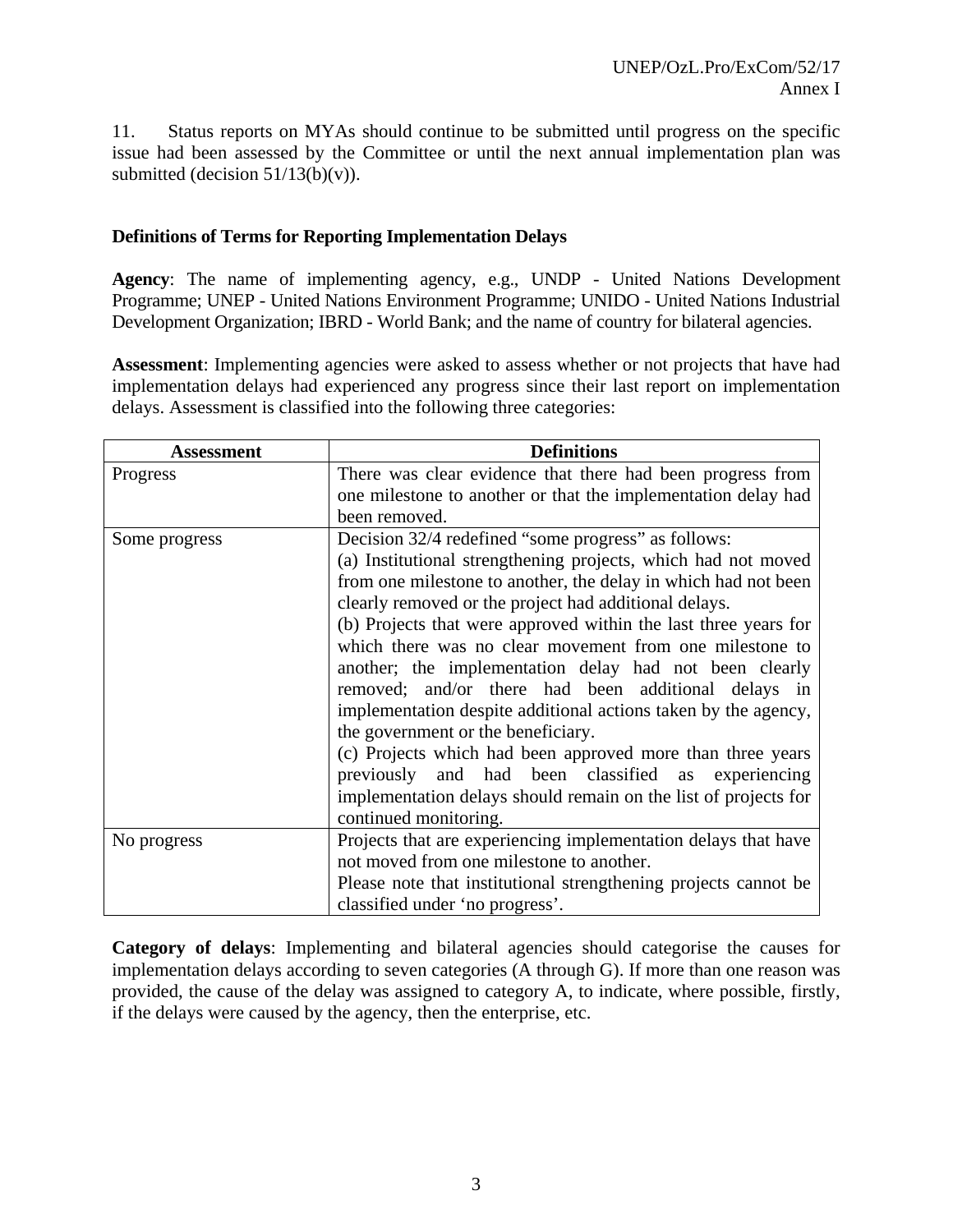| Category     | <b>Definitions</b>                                                              |
|--------------|---------------------------------------------------------------------------------|
| A            | Due to implementing agency delays: Delays are generally related to scheduling   |
|              | difficulties, availability of consultants, internal processes leading to the    |
|              | signature of grant/sub-grant agreements, and difficulties with financial        |
|              | intermediary or executing institution, etc.                                     |
| $\bf{B}$     | Due to enterprise delays: Reasons for delays include the time taken by the      |
|              | enterprise to endorse equipment specifications, to conduct additional product   |
|              | quality trials, to complete local works, change in technology, safety and for   |
|              | different management to review the project, etc.                                |
| $\mathsf{C}$ | Due to technical reasons: Delays for technical reasons include equipment order  |
|              | backlogs, time needed to repair equipment not functioning properly, and         |
|              | unavailability of the alternative substance, etc.                               |
| D            | government delays: Reasons for delays include<br>staggered<br>Due<br>to         |
|              | implementation schedules imposed by governments to prevent market               |
|              | distortions, the lack of the required pre-conditions for project implementation |
|              | and slow implementation by the NOU, etc.                                        |
| E            | Due to external factors: Reasons for delays generally relate to market and/or   |
|              | economic conditions in the country.                                             |
| ${\bf F}$    | Due to Executive Committee approval conditions: The establishment of pre-       |
|              | conditions for implementation by the government (Category D) is related to      |
|              | delays caused by Executive Committee decisions (Category F). The                |
|              | Committee's decision on disallowing the disbursement of Fund resources for      |
|              | financial transfer to governments in the form of customs duties has caused      |
|              | some countries to require additional measures to enable duty-free imports.      |
| G            | Not applicable: This category usually applies to projects that are completed or |
|              | agreed to be cancelled and therefore there is no further reason for delay       |

**Code**: The project number that is assigned to the project in the Multilateral Fund (MLF) Secretariat's Inventory of Approved Projects. The code should include the following information: Country Code, Sector Code, Meeting Number, Type, and Inventory Number. An example of a project number is as follows: ARG/REF/18/INV/118. This sample project number is for a project approved for Argentina in the domestic refrigeration sector at the  $18<sup>th</sup>$  Meeting of the Executive Committee. It is an investment project, and the  $118<sup>th</sup>$  project/activity approved by the Executive Committee for Argentina. The Inventory number used internally by the individual implementing agencies should not be used.

**New progress to be reported to the 37th Meeting of the Executive Committee**: Implementing agencies should specify progress achieved towards the goals of projects/activities. Reasons for any additional delays should be presented in this section.

**Project title:** The title listed in the approval recorded in the report of the Meeting of the Executive Committee at which the project was approved. Project title should include name of enterprises and/or sub-sector. If several enterprises are represented by one approval, individual enterprises may constitute one project or could be grouped by sub-sector and all information required for a data base entry should be provided.